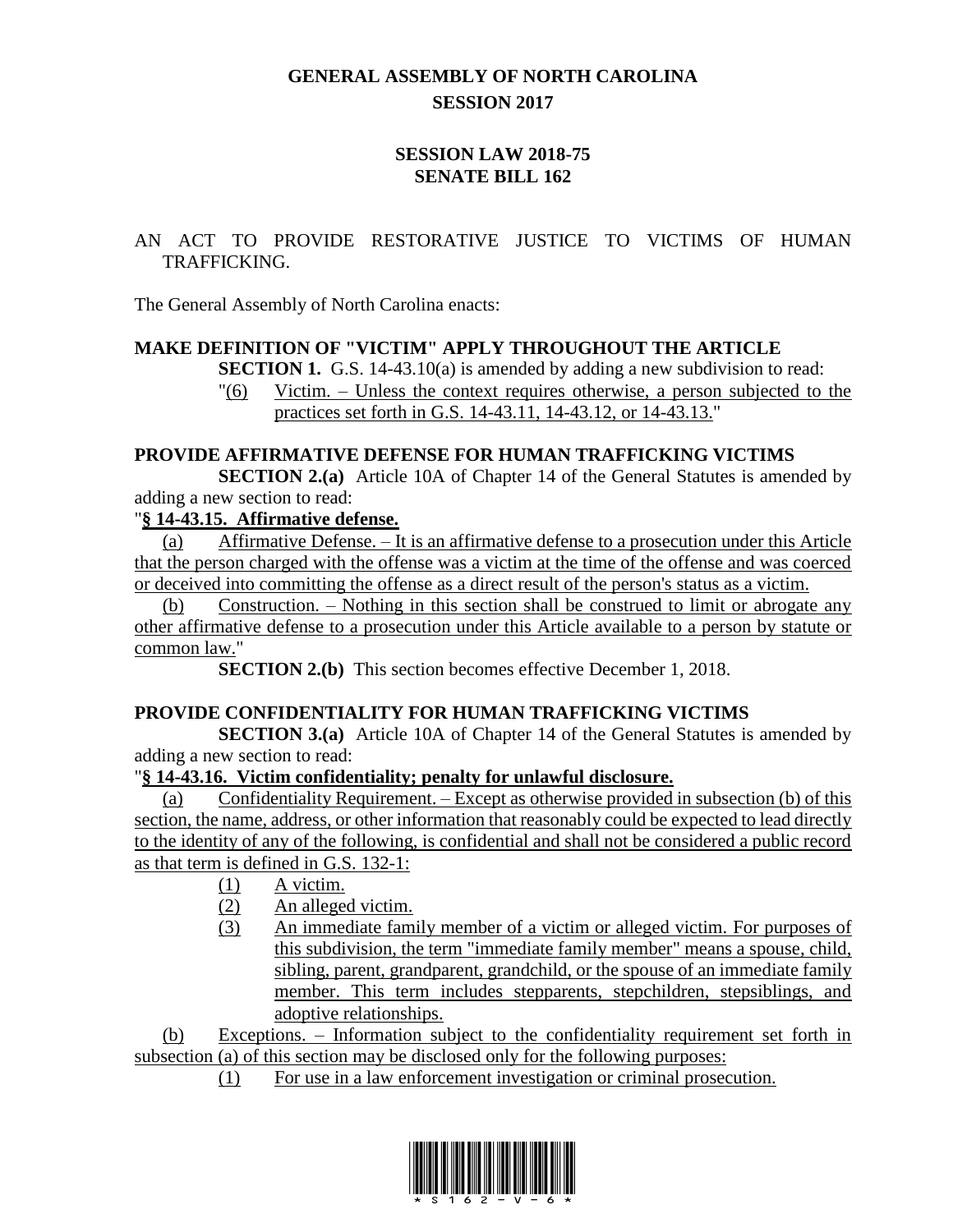- (2) To ensure the provision of medical care, housing, or family services or benefits to any of the persons listed in subdivisions (1) through (3) of subsection (a) of this section.
- (3) Upon written request by any of the persons listed in subdivisions (1) through (3) of subsection (a) of this section.
- (4) As required by federal law or court order.

(c) Penalty. – A person who knowingly violates subsection (a) of this section is guilty of a Class 3 misdemeanor."

**SECTION 3.(b)** This section becomes effective December 1, 2018.

### **MODIFY LAW PROVIDING RESTITUTION FOR HUMAN TRAFFICKING VICTIMS SECTION 4.(a)** G.S. 14-43.20 reads as rewritten:

"**§ 14-43.20. Mandatory restitution; victim services; forfeiture.**

(a) Definition. – For purposes of this section, a "victim" is a person subjected to the practices set forth in G.S. 14-43.11, 14-43.12, or 14-43.13.

(b) Restitution. – Restitution for a victim is mandatory under this Article. At a minimum, the court shall order restitution in an amount equal to the value of the victim's labor as guaranteed under the Minimum Wage Law and overtime provisions of the Fair Labor Standards Act (FLSA). In addition, the judge may order any other amount of loss identified, including the gross income or value to the defendant of the victim's labor or services.services and any costs reasonably certain to be incurred by or on behalf of the victim for medical care, psychological treatment, temporary housing, transportation, funeral services, and any other services designed to assist a victim recover from any injuries or loss resulting from an offense committed under G.S. 14-43.11, 14-43.12, or 14-43.13.

(e) Forfeiture. – A person who commits a violation of G.S. 14-43.11, 14-43.12, or 14-43.13 is subject to the property forfeiture provisions set forth in G.S. 14-2.3.

(f) Escheat. – If a judge finds that the victim to whom restitution is due under this Article is unavailable to claim the restitution award, then the judge shall order the restitution be made payable to the clerk of superior court in the county in which the conviction for the offense requiring restitution occurred. If the victim fails to claim the restitution award within two years of the date of the restitution order issued by the judge, the clerk shall remit the restitution proceeds to the Crime Victims Compensation Fund established pursuant to G.S. 15B-23. Notwithstanding any provision of G.S. 15B-23 to the contrary, funds remitted to the Crime Victims Compensation Fund shall be used only to provide aid to victims who are (i) worthy and needy as determined by the Crime Victims Compensation Commission and (ii) enrolled in public institutions of higher education of this State."

**SECTION 4.(b)** G.S. 14-43.20(b), as amended by subsection (a) of this section, becomes effective December 1, 2018, and applies to offenses committed on or after that date. G.S. 14-43.20(f), as enacted by subsection (a) of this section, becomes effective December 1, 2018, and applies to orders for restitution entered on or after that date. The remainder of this section becomes effective December 1, 2018.

# **AMEND DEFINITION OF "ABUSED JUVENILES" TO INCLUDE ALL HUMAN TRAFFICKING VICTIMS LESS THAN 18 YEARS OF AGE**

**SECTION 5.(a)** G.S. 7B-101 reads as rewritten:

### "**§ 7B-101. Definitions.**

As used in this Subchapter, unless the context clearly requires otherwise, the following words have the listed meanings:

> (1) Abused juveniles. – Any juvenile less than 18 years of age whose parent, guardian, custodian, or caretaker: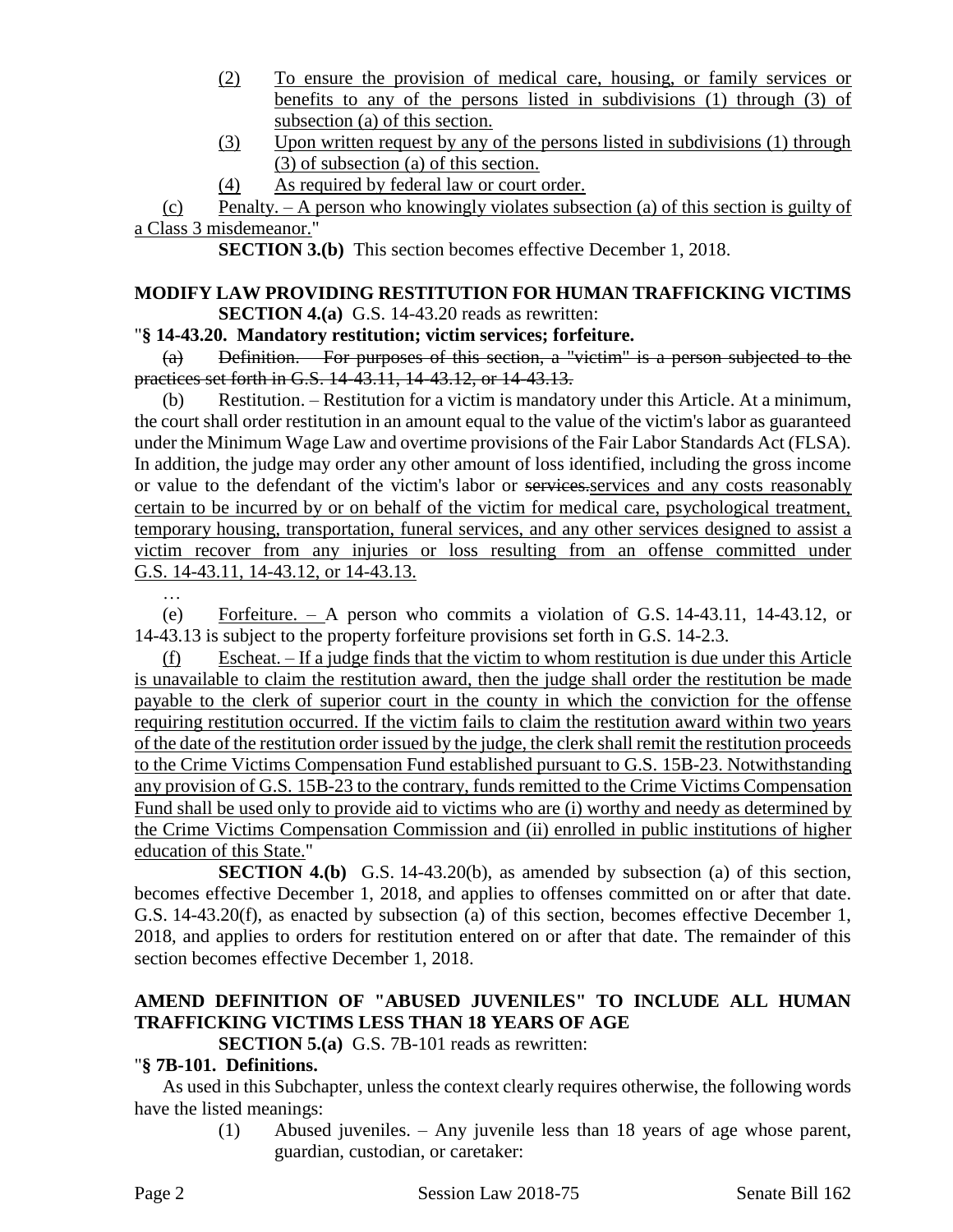- … e. Creates or allows to be created serious emotional damage to the juvenile; serious emotional damage is evidenced by a juvenile's severe anxiety, depression, withdrawal, or aggressive behavior toward himself or others; others; or
- f. Encourages, directs, or approves of delinquent acts involving moral turpitude committed by the *juvenile*; or juvenile.
- g. Commits or allows to be committed an offense under G.S. 14-43.11 (human trafficking), G.S. 14-43.12 (involuntary servitude), or G.S. 14-43.13 (sexual servitude) against the child.

This term includes any juvenile less than 18 years of age who is a victim or is alleged to be a victim of an offense under G.S. 14-43.11, 14-43.12, or 14-43.13, regardless of the relationship between the victim and the perpetrator.

…." **SECTION 5.(b)** This section becomes effective December 1, 2018.

# **AMEND RULE 412 OF THE EVIDENCE CODE TO INCLUDE CHARGES OF SEXUAL SERVITUDE**

**SECTION 6.(a)** G.S. 8C-412(d) reads as rewritten:

"(d) Notwithstanding any other provision of law, unless and until the court determines that evidence of sexual behavior is relevant under subdivision (b), no reference to this behavior may be made in the presence of the jury and no evidence of this behavior may be introduced at any time during the trial  $\theta$ : of any of the following:

- (1) A charge of rape or a lesser included offense of rape;rape.
- (2) A charge of a sex offense or a lesser included offense of a sex offense; oroffense.
- (3) An offense being tried jointly with a charge of rape or a sex offense, or with a lesser included offense of rape or a sex offense.
- (4) A charge of sexual servitude under G.S. 14-43.13.

Before any questions pertaining to such evidence are asked of any witness, the proponent of such evidence shall first apply to the court for a determination of the relevance of the sexual behavior to which it relates. The proponent of such evidence may make application either prior to trial pursuant to G.S. 15A-952, or during the trial at the time when the proponent desires to introduce such evidence. When application is made, the court shall conduct an in camera hearing, which shall be transcribed, to consider the proponent's offer of proof and the argument of counsel, including any counsel for the complainant, to determine the extent to which such behavior is relevant. In the hearing, the proponent of the evidence shall establish the basis of admissibility of such evidence. Notwithstanding subdivision (b) of Rule 104, if the relevancy of the evidence which the proponent seeks to offer in the trial depends upon the fulfillment of a condition of fact, the court, at the in camera hearing or at a subsequent in camera hearing scheduled for that purpose, shall accept evidence on the issue of whether that condition of fact is fulfilled and shall determine that issue. If the court finds that the evidence is relevant, it shall enter an order stating that the evidence may be admitted and the nature of the questions which will be permitted."

**SECTION 6.(b)** This section becomes effective December 1, 2018, and applies to trials held on or after that date.

### **AMEND MEMBERSHIP OF HUMAN TRAFFICKING COMMISSION**

**SECTION 7.** G.S. 114-70(b) reads as rewritten:

"(b) Membership. – The Commission shall consist of 12no more than 15 members as follows: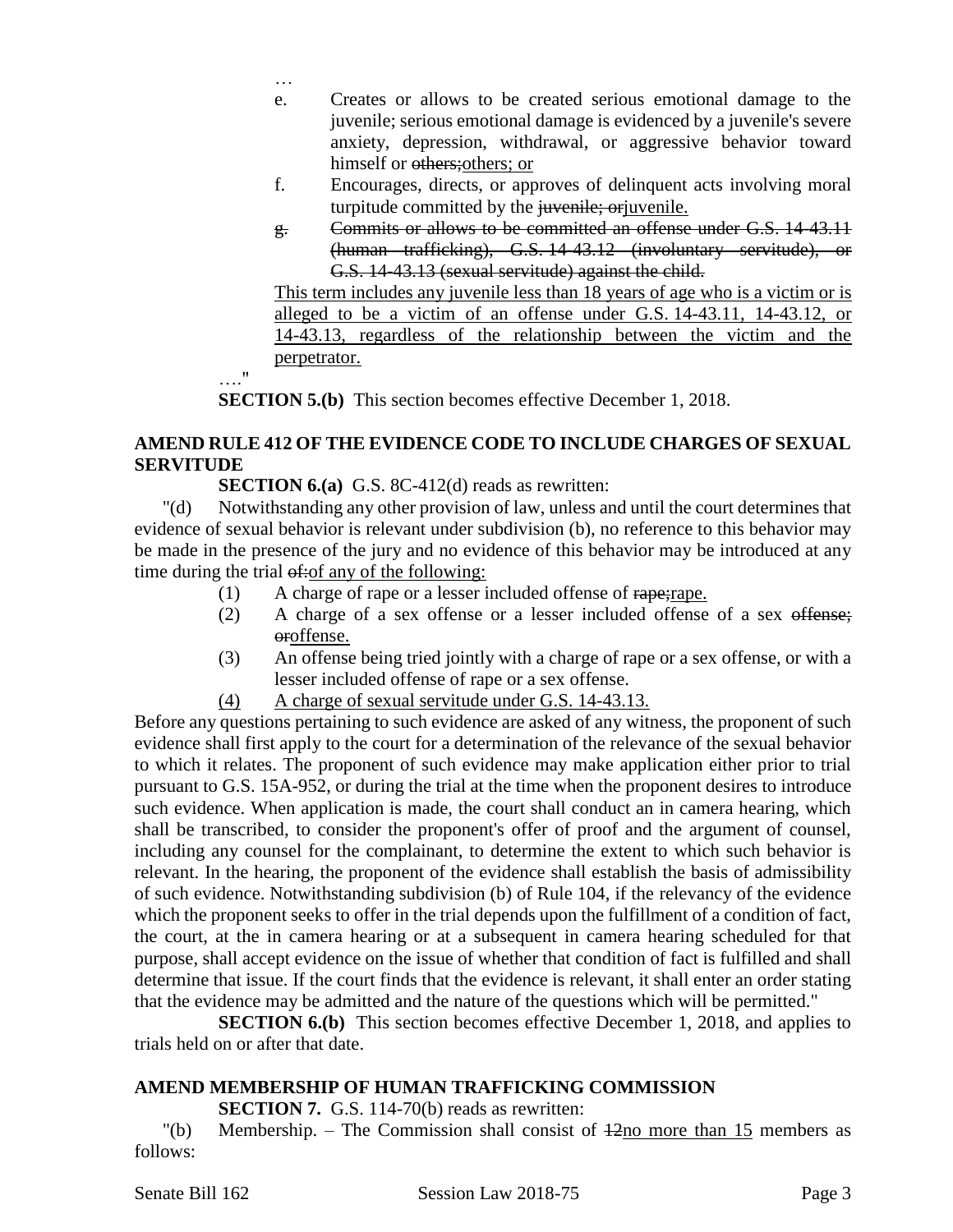- … (3) The Governor shall appoint one representative from each of the following:
	- a. The Department of Labor.
	- b. The Department of Justice.
	- c. The Department of Public Safety.
	- d. A health care representative.
- (4) The following persons, or their designees, may serve as ex officio members of the Commission:
	- a. The Director of the Administrative Office of the Courts.
	- b. The President of the North Carolina Conference of Superior Court Judges.
	- c. The President of the North Carolina Association of District Court Judges."

# **STUDY SENTENCING AND POST-CONVICTION RELIEF FOR HUMAN TRAFFICKING OFFENSES**

**SECTION 8.(a)** Study. – The North Carolina Human Trafficking Commission, in consultation with the Conference of District Attorneys and the Office of Indigent Defense Services, shall study the human trafficking offenses set forth in Article 10A of Chapter 14 of the General Statutes. At a minimum, the study shall consider (i) the appropriate level of sentencing for each offense, (ii) whether any revisions to the sentencing levels would reduce human trafficking, and (iii) the effects of expanding the eligibility of any post-conviction relief to human trafficking victims.

**SECTION 8.(b)** Report. – The North Carolina Human Trafficking Commission shall submit its findings from the study required under subsection (a) of this section, including any legislative recommendations, to the Joint Legislative Oversight Committee on Justice and Public Safety by February 1, 2019.

### **SEVERABILITY CLAUSE**

**SECTION 9.** If any provision of this act or its application is held invalid, the invalidity does not affect other provisions or applications of this act that can be given effect without the invalid provisions or application, and, to this end, the provisions of this act are severable.

### **EFFECTIVE DATE**